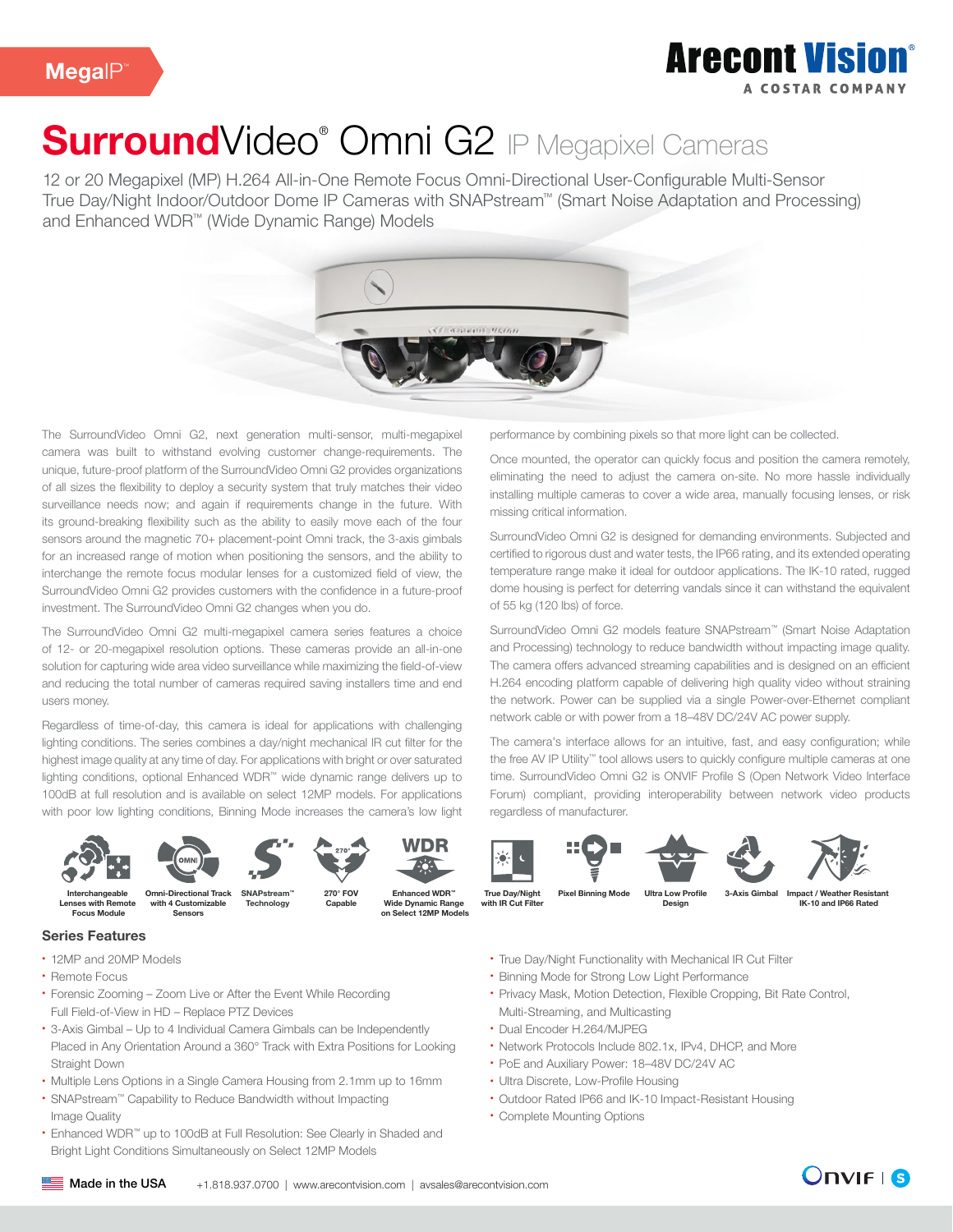## SurroundVideo® Omni G2 IP Megapixel Cameras Specifications

### Camera Imaging Specifications

| Model                                         |                          | <b>AV12275DN</b>                    |                 | <b>AV12276DN</b>                  |                 | <b>AV20275DN</b>                   |                  |
|-----------------------------------------------|--------------------------|-------------------------------------|-----------------|-----------------------------------|-----------------|------------------------------------|------------------|
| Image Sensor (CMOS)                           |                          | 12MP (4 x 3MP)                      |                 | 12MP (4 x 3MP)                    |                 | 20MP (4 x 5MP)                     |                  |
| <b>Optical Format</b>                         |                          | 1/3"                                |                 | 1/3.2"                            |                 | 1/2.5"                             |                  |
| <b>Pixel Pitch</b>                            |                          | $2.2 \mu m$                         |                 | $2.2 \mu m$                       |                 | $2.2 \mu m$                        |                  |
| <b>Minimum</b>                                | Color (Day Mode)         | $0.2$ Lux                           |                 | $0.2$ Lux                         |                 | $0.3$ Lux                          |                  |
| <b>Illumination</b>                           | Color Binning (Day Mode) | $0.1$ Lux                           |                 |                                   | 0.1 Lux         | 0.15 Lux                           |                  |
|                                               | B/W (Night Mode)         | 0.02 Lux, IR sensitive              |                 | 0.02 Lux, IR sensitive            |                 | 0.03 Lux, IR sensitive             |                  |
| <b>Full FOV Resolution</b>                    |                          | Total                               | 8192 H x 1536 V | Total                             | 8192 H x 1536 V | Total                              | 10240 H x 1920 V |
|                                               |                          | Per Sensor                          | 2048 H x 1536 V | Per Sensor                        | 2048 H x 1536 V | Per Sensor                         | 2560 H x 1920 V  |
| 1/4 Resolution                                |                          | Total                               | 4096 H x 768 V  | Total                             | 4096 H x 768 V  | Total                              | 5120 H x 960 V   |
|                                               |                          | Per Sensor                          | 1024 H x 768 V  | Per Sensor                        | 1024 H x 768 V  | Per Sensor                         | 1280 H x 960 V   |
| <b>Dynamic Range</b>                          |                          | 69.5dB                              |                 | WDR up to 100dB                   |                 | 70.1dB                             |                  |
| Frame Rates*<br>At Max Resolution             |                          | 10fps (8192x1536)                   |                 | 10fps (8192x1536)                 |                 | 7fps (10240x1920)                  |                  |
| 1/4 Resolution                                |                          | 14fps (4096x768)                    |                 | 14fps (4096x768)                  |                 | 10fps (5120x960)                   |                  |
| <b>Binning Mode</b>                           |                          | 29fps (4096x768)                    |                 | 14fps (4096x768)                  |                 | 24fps (5120x960)                   |                  |
| Lens $(x4)$<br>2.8mm Lens Option (-28 Models) |                          | 2.8mm, F1.8, H-FOV = $89^{\circ}$   |                 | 2.8mm, F1.8, H-FOV = $89^{\circ}$ |                 | 2.8mm, F1.6, H-FOV = $113^{\circ}$ |                  |
| 8mm Lens Option (-08 Models)                  |                          | $8$ mm, F1.6, H-FOV = 33 $^{\circ}$ |                 | 8mm, F1.6, H-FOV = $33^{\circ}$   |                 | 8mm, F1.6, H-FOV = $42^{\circ}$    |                  |
|                                               |                          |                                     |                 |                                   |                 |                                    |                  |

### SituationalPlus™

|              |                | <b>View</b>        | Distance to pixel density (ft.)(m) |                                |                   |  |
|--------------|----------------|--------------------|------------------------------------|--------------------------------|-------------------|--|
| Model        | Lens           | Angle              | 30ppf<br>(98 <sub>ppm</sub> )      | 60ppf<br>(197 <sub>ppm</sub> ) | 90ppf<br>(295ppm) |  |
| AV12275DN-28 | <b>MPM2.8A</b> | $89^{\circ}$ (x4)  | 34' (10.4m)                        | 15.5' (4.7m)                   | $8'$ (2.4m)       |  |
| AV12275DN-08 | <b>MPM8.0</b>  | $33^\circ$ (x4)    | 114.5' (34.9m)                     | 56' (17.1m)                    | 37.5' (11.4m)     |  |
| AV12276DN-28 | <b>MPM2.8A</b> | $89^{\circ}$ (x4)  | 34' (10.4m)                        | 15.5' (4.7m)                   | 8'(2.4m)          |  |
| AV12276DN-08 | <b>MPM8.0</b>  | $33^{\circ}$ (x4)  | 114.5' (34.9m)                     | 56' (17.1m)                    | 37.5' (11.4m)     |  |
| AV20275DN-28 | <b>MPM2.8A</b> | 113 $\degree$ (x4) | 27' (8.2m)                         | $12'$ (3.7m)                   | $5'$ (1.5m)       |  |
| AV20275DN-08 | <b>MPM8.0</b>  | $42^{\circ}$ (x4)  | 114' (34.7m)                       | 56' (17.1m)                    | 36' (11.0m)       |  |

### Programmability

| Optics                               | M12 lens and remote focus module                                            |  |  |
|--------------------------------------|-----------------------------------------------------------------------------|--|--|
| <b>Low Light Performance</b>         | Pixel Binning Mode                                                          |  |  |
| <b>Picture-in-Picture</b>            | Simultaneous delivery of full field-of-view and zoomed images               |  |  |
| Programmable<br><b>Shutter Speed</b> | Controls motion blur, 1ms-500ms                                             |  |  |
| <b>Motion Detection</b>              | Real-time, 1024 detection zones                                             |  |  |
| <b>Privacy Masking</b>               | Unlimited                                                                   |  |  |
| MoonLight™ Mode                      | Extended exposure and noise cancellation                                    |  |  |
| <b>Flexible Cropping</b>             | Resolution windowing down to 1x1 pixel for JPEG and 2x2<br>pixels for H.264 |  |  |
| <b>Backlight Compensation</b>        | Auto multi-matrix white balance                                             |  |  |
| <b>Flicker Control</b>               | 5Hz-255Hz adjustable                                                        |  |  |
| <b>Wide Dynamic Range</b>            | Auto switch control adjustment between WDR and LDR modes<br>(WDR models)    |  |  |
| Efficiency                           | SNAPstream™ (Smart Noise Adaptation and Processing)                         |  |  |
|                                      | Bit rate and bandwidth limitation control                                   |  |  |
|                                      | Bandwidth and storage savings by running at 1/4 resolution                  |  |  |
| <b>Sharpness</b>                     | Selectable enhancement level                                                |  |  |

*(Programmability Cont.)*

| <b>Miscellaneous</b> | Programmable resolution, brightness, saturation, gamma, tint  |
|----------------------|---------------------------------------------------------------|
|                      | Simultaneous delivery of full field-of-view and zoomed images |
|                      | Electronic pan, tilt, zoom (PTZ)                              |
|                      | Auto Exposure (AE) and Gain Control (AGC) > 120dB             |
|                      | Programmable shutter speed to help control motion blur        |

### Data Transmission

| <b>Compression Type</b>  | H.264 (MPEG-4, Part 10)/Motion JPEG                    |
|--------------------------|--------------------------------------------------------|
|                          | 21 levels of quality                                   |
| <b>Network Protocols</b> | HTTP, IPv4, 802.1x, RTSP, RTP/TCP, RTP/UDP, TFTP, DHCP |
| Network Interface        | 100Base-T Ethernet                                     |
| <b>Multi-Streaming</b>   | 8 non-identical streams                                |

### **Compliance**

| <b>Industry Standard</b>     | <b>ONVIF Profile S conformant</b>                                                                                                                                                                     |  |  |
|------------------------------|-------------------------------------------------------------------------------------------------------------------------------------------------------------------------------------------------------|--|--|
| Listings                     | UL (CB)                                                                                                                                                                                               |  |  |
| <b>FCC Compliance</b>        | 47 CFR 15 Class A                                                                                                                                                                                     |  |  |
| Environmental                | RoHS, REACH, WEEE                                                                                                                                                                                     |  |  |
| <b>Markings</b>              | (CE) EN 55022:2010 Class A, EN 55024:2010,<br>EN 61000-3-2:2006+A1:2009+A2:2009, EN61000-3-3: 2008,<br>EN60950-1:2006+A11:2009+A1:2010+A12:2011, (UL) IEC<br>60950-1 (ed. 2) and IEC 60950-22 (ed. 1) |  |  |
| CoO                          | Made in the USA                                                                                                                                                                                       |  |  |
| Environmental                |                                                                                                                                                                                                       |  |  |
| <b>Operating Temperature</b> | -40°C (-40°F) to +50°C (122°F)                                                                                                                                                                        |  |  |
| <b>Humidity</b>              | 0% to 90% (non-condensing)                                                                                                                                                                            |  |  |
| <b>Storage Temperature</b>   | -40°C (-40°F) to +60°C (140°F)                                                                                                                                                                        |  |  |
|                              |                                                                                                                                                                                                       |  |  |

\* Maximum with H.264 compression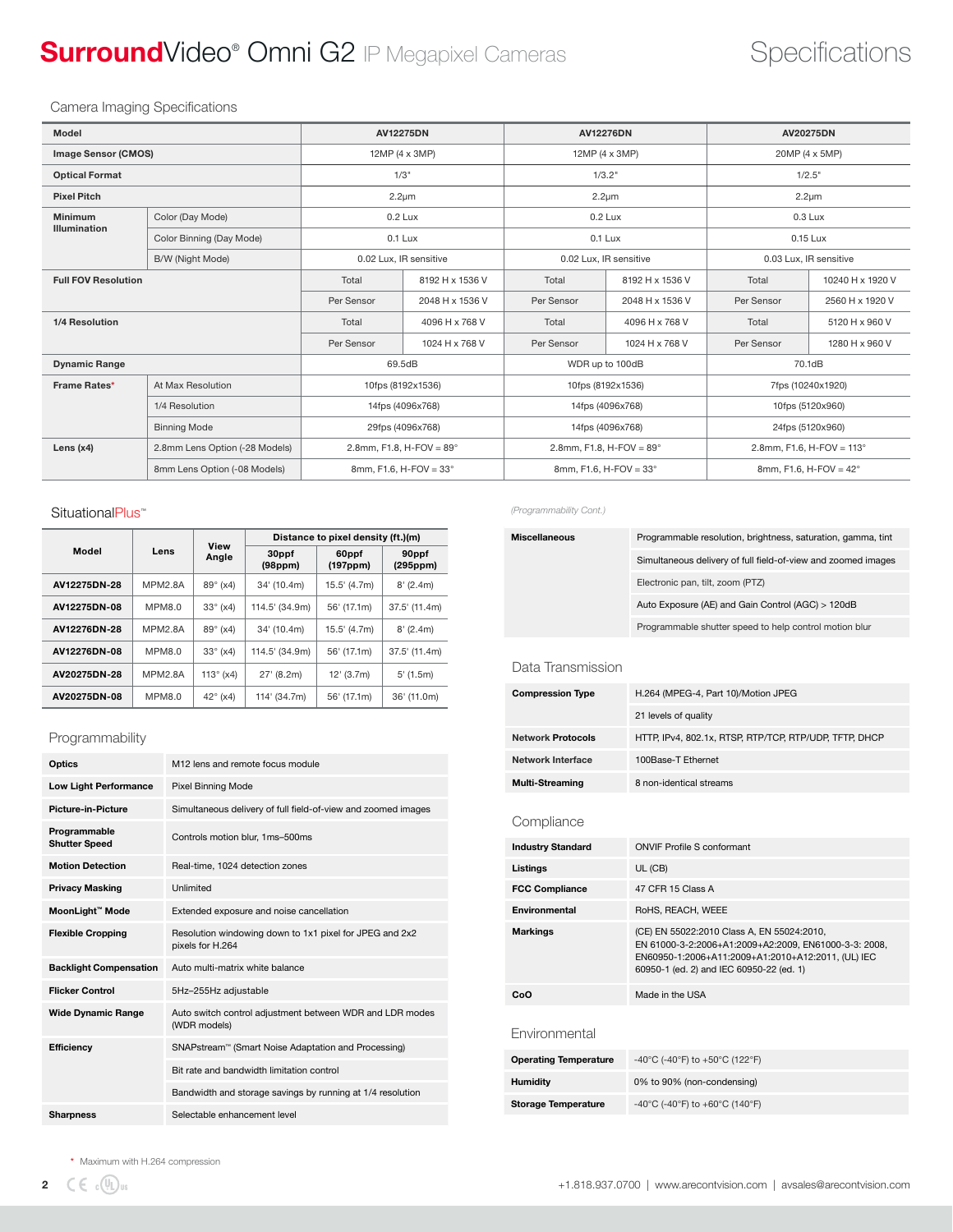## SurroundVideo® Omni G2 IP Megapixel Cameras Specifications

### **Electrical**

| Alarm Input/Output         | 1 input/1 output     |
|----------------------------|----------------------|
| <b>Power Over Ethernet</b> | PoE 802.3af, Class 3 |
| <b>Auxiliary Power</b>     | 18-48V DC, 24V AC    |
| <b>Power Consumption</b>   | 14W max (auxiliary)  |

### Mechanical

| Casing                                | Die-cast aluminum chassis with polycarbonate dome bubble        |                                            |  |  |
|---------------------------------------|-----------------------------------------------------------------|--------------------------------------------|--|--|
|                                       | IP66 weather proof standard                                     |                                            |  |  |
|                                       | Impact resistant, IK-10 rated                                   |                                            |  |  |
| Gimbal                                | Easily adjustable, 3-axis w/360° pan, 90° tilt, and 360° z-axis |                                            |  |  |
| <b>Dimensions</b><br>(See Dimensions) | Unit                                                            | Ø 7.7" (196mm) x 3.1" H (78.5mm)           |  |  |
|                                       | <b>Bubble Only</b>                                              | Ø 6.7" (169.2mm) x 1.3" H (33.4mm)         |  |  |
|                                       | Packaged                                                        | 8" W (203mm) x 8" L (203mm) x 4" H (102mm) |  |  |
| Weight                                | Unit                                                            | 2.8lbs (1.27kg)                            |  |  |
|                                       | Packaged                                                        | 3.4lbs (1.54kg)                            |  |  |



Ceiling Mount **Configuration** 

Wall Mount Configuration

AV-WMJB











Flush Mount Adapter

 *See Next Page for Ordering Information*